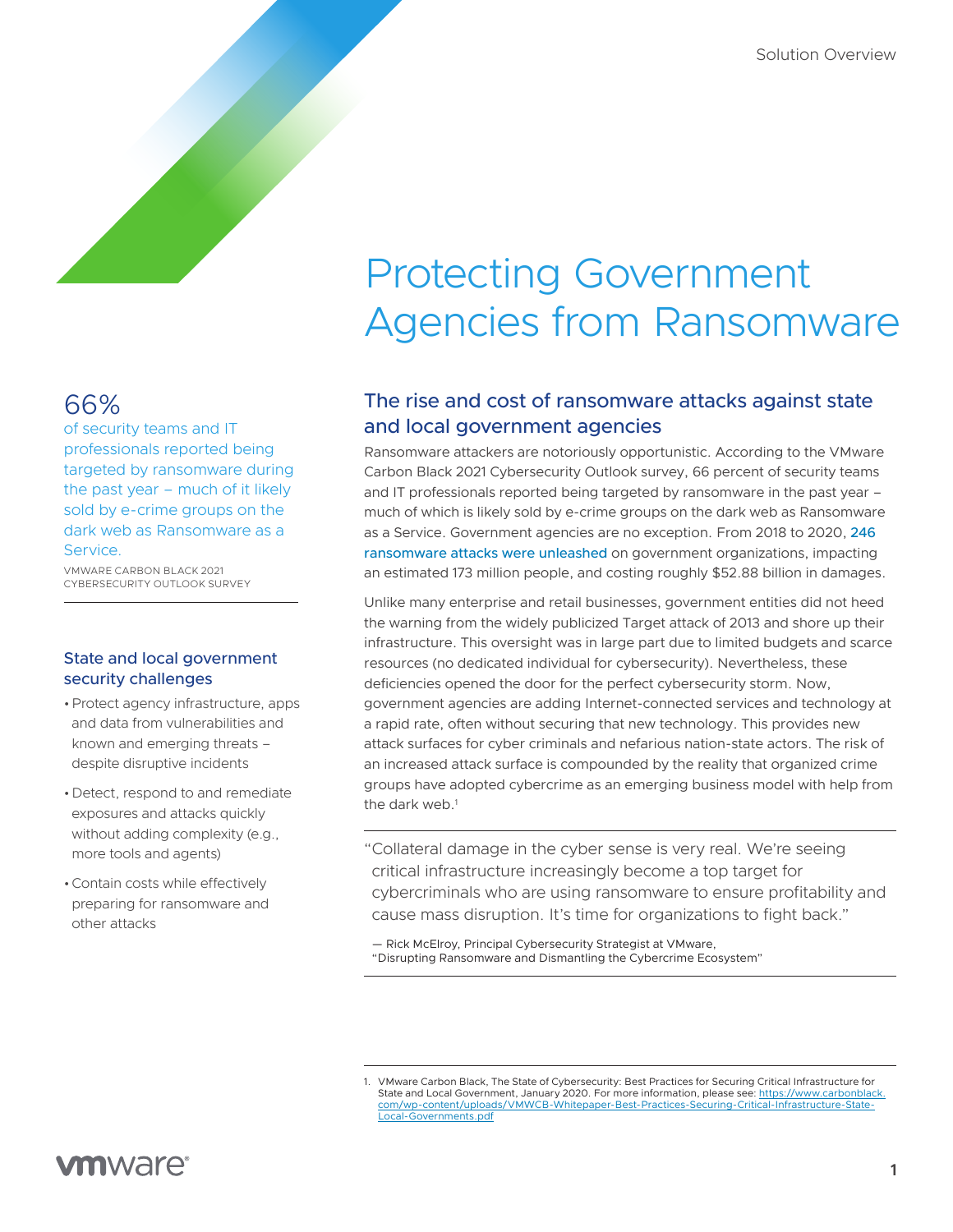#### VMware security business unit

- •Embraces NIST and CISA frameworks for ransomware protection
- •Participates in MS-ISAC and other information sharing organizations
- •Serves over 30,000 customers worldwide

#### Benefits for state and local government customers

- •Access comprehensive threat intelligence, and global industry knowledge
- •Experience a flat learning curve for rapid deployment
- •Gain a deep understanding of workload, cloud, network, and endpoint security
- Reduce the time required to complete compliance audits
- •Securely store 30 days of data retention and 180 days of alert retention
- •Reduce mean time to recovery (MTTR) and agency overhead
- Increase security efficiency, while eliminating alert fatigue
- •Ease manageability with agentless workload security
- •Extend your security staff with dedicated Customer Success Manager (CSM) and Technical Account Manager (TAM)

## Lack of security visibility increases ransomware risks for government agencies

Until state and local government agencies gain a better understanding of their overall attack surface – endpoints, network access, and servers – they will not have the ability to quickly pinpoint the initial stages of a ransomware attack or isolate any compromised hosts in time. At the same time, most agencies lack the funding and resources to fully invest in ransomware prevention or detection. While these types of attacks are not new, what is "new" is the increased frequency as attackers are taking advantage of smaller, more vulnerable entities. We continue to see new attacks on state, city, county, and local governments, which sheds light on the need for more comprehensive cybersecurity protection and awareness. To shed light on areas government agencies need to be aware of to develop a stronger security posture, the [National Association of State Chief](https://www.nascio.org)  [Information Officers](https://www.nascio.org) (NASCIO) offers its [State CIO Top 10 Priorities 2021](https://www.nascio.org/wp-content/uploads/2020/12/NASCIO_CIOTopTenPriorities.pdf) lists with practical advice to get agencies thinking about next steps. .

### Proactive security with VMware Carbon Black

VMware Carbon Black Cloud protects government agencies against ransomware scenarios even for systems disconnected from the main network. It integrates across your existing controls as well as tools within the VMware technology portfolio. First, VMware Carbon Black Cloud detects and alerts on known malicious IP addresses to prepare state and local employees for attacks underway. Second, VMware Carbon Black Cloud can block all unapproved USB mass storage devices or only enable the USB drive on certain devices (e.g., government personnel devices). Finally, VMware Carbon Black Cloud will identify malicious IP addresses, and if the attacker copies their tools and ransomware to the endpoint they are connected to, then VMware Carbon Black Cloud will stop destructive actions early in the kill chain.

## Ransomware prevention, detection, and response without the complexity

Whether city, county or state government entities, resource-strapped IT teams require security controls that can reduce the attack surface, while also being able to quickly detect a ransomware incident in progress, remediate, investigate, and recover. Unfortunately, many solutions are overly complex, difficult to implement and manage over time, or worse – they lack critical functionality.

Instead, state and local government agencies can use VMware Carbon Black's NextGen AV to identify behavior consistent with a ransomware attack and prevent it from executing. Additionally, our Endpoint Detection and Response (EDR) capabilities enable teams to accurately discern between a false positive and a credible threat. Government agency teams who need additional support can extend their security staff with our Managed Detection service for alert triage and console management. As a testament to our EDR market leadership, many leading Incident Response (IR) firms choose VMware Carbon Black for our deep forensic analysis capabilities and ransomware detection and remediation.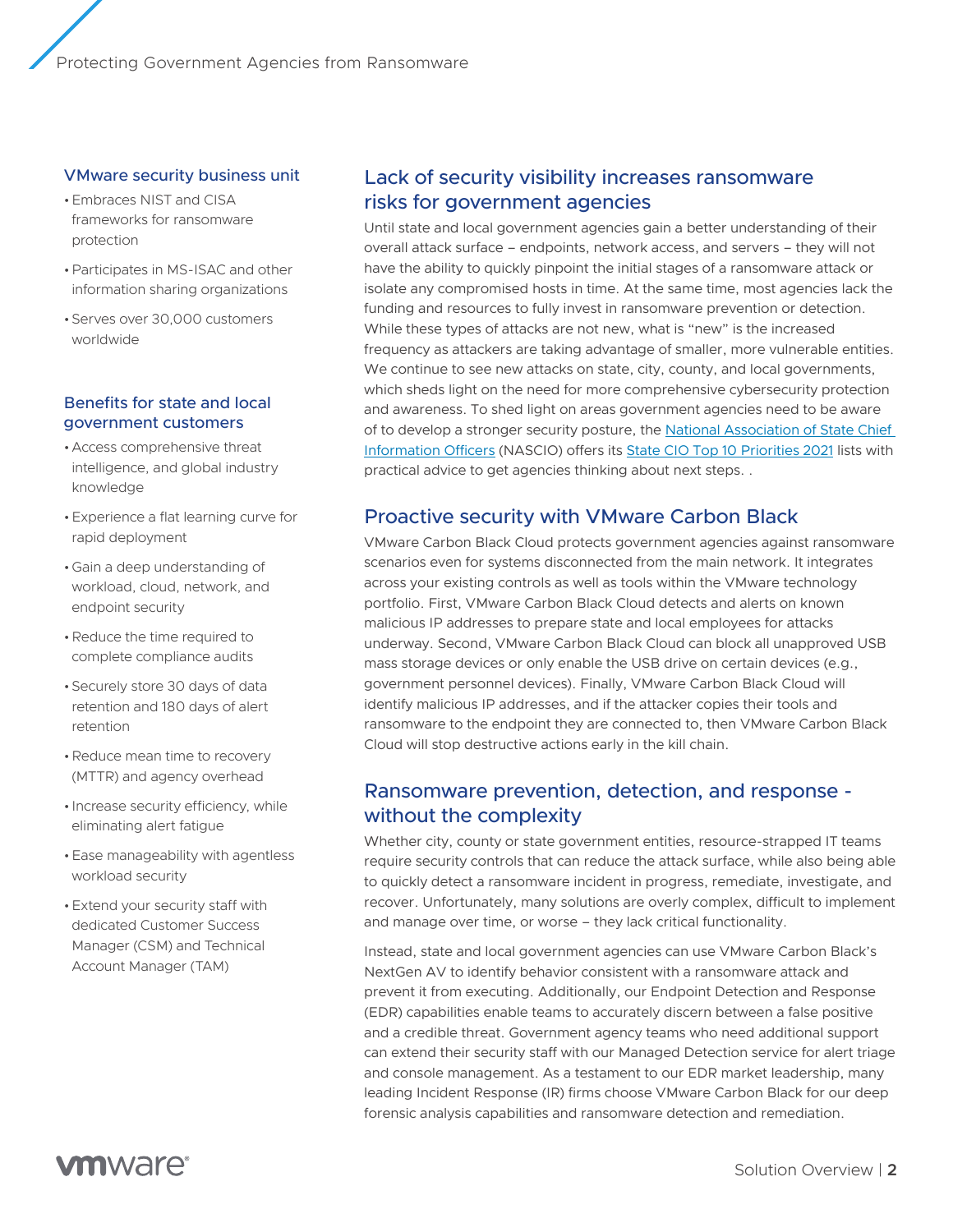"One of the biggest benefits of adopting VMware is how all of the solutions integrate together so seamlessly. With just a click of a button, solutions start working together to give us the compliance and performance we need."

Daniel Caban Director of Information Technology, Osceola County Sheriff's Office

### VMware Carbon Black use cases

- Implement Zero Trust with fewer tools and silos
- •Consolidate vendors and tool consolidation
- •Gain shared security visibility and context across security, IT, and development teams
- Integrate easily using robust APIs and third-party integrations
- •Scale incident response with confidence, speed, and accuracy with threat intelligence from VMware Threat Analysis Unit (TAU) and context-aware security features

## The power of the cloud

The VMware Carbon Black Cloud is a cloud-native endpoint protection platform (EPP) that combines the intelligent system hardening and behavioral prevention needed to keep emerging threats at bay, using a single lightweight agent and an easy-to-use console. Leveraging the power of the cloud, we analyze over 1 trillion events per day across millions of global endpoints, helping you stay ahead of emerging attacks.

## Simplicity and deep granularity are not mutually exclusive

Alternative EDR, NGAV, and workload security platforms lack the data breadth and policy granularity offered by VMware Carbon Black Cloud. With our solution, government entities can consolidate ransomware protection while also benefitting from rich data retention policies and fast and flexible deployment – without being overly complex to manage over time.

## Return on your cybersecurity investment

Endpoints are now one of the most targeted assets for higher education institutions. At VMware, we understand this risk, and are committed to providing the best possible endpoint protection. We recently commissioned Forrester Consulting to evaluate the potential return on investment (ROI) companies receive when they deploy their next-generation antivirus (NGAV) and endpoint detection and response (EDR) on the VMware Carbon Black Cloud. According to the study's top three findings<sup>2</sup>, we helped our customers:

- 1. Avoid costs of a data breach
- 2.Reduce time and costs faster investigation and remediation and less frequent reimaging
- 3.Achieve cost savings from simplified operations